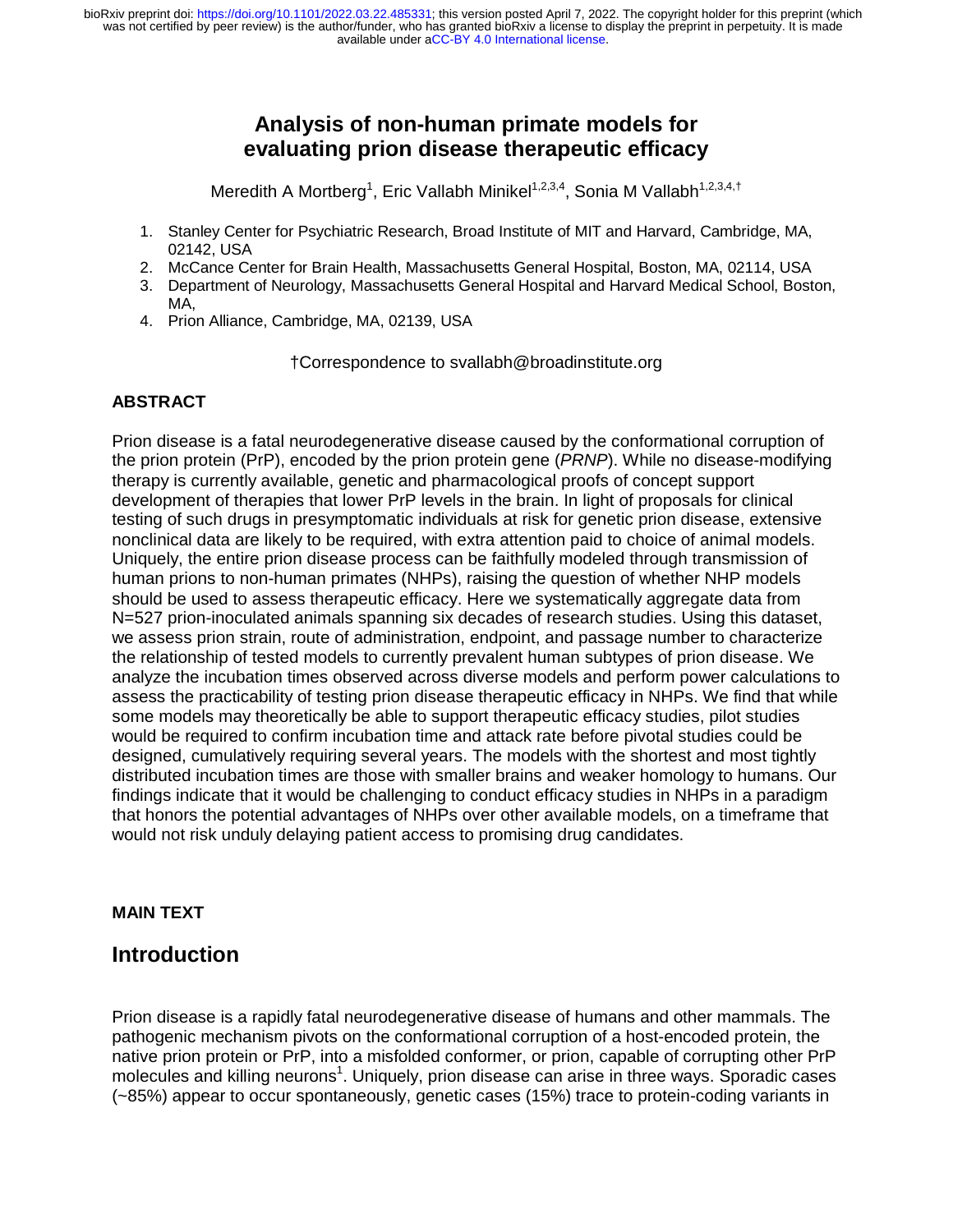the prion protein gene, *PRNP* in humans<sup>2</sup>, and acquired cases (<1%), made famous by the kuru and variant CJD epidemics, can develop following iatrogenic exposure or consumption of prioncontaminated tissue<sup>3</sup>. The PrP dependence of all prion disease, regardless of etiology or even species, has long nominated the therapeutic hypothesis of PrP reduction<sup>4</sup>, and antisense oligonucleotides (ASOs) against the prion protein RNA now provide pharmacological proof of concept for this treatment strategy<sup>5</sup>. This progress motivates an assessment of available model systems in which to test PrP-lowering therapies.

The prion field benefits from unusually faithful animal models. Direct inoculation of animals with prion-infected brain homogenate induces the full prion disease process in which a clinically silent incubation period gives rise to characteristic symptoms, histopathology, and biochemical features, followed by terminal illness<sup>6</sup>. The inoculation paradigm has replicated across a range of mammalian systems, unified by key disease hallmarks and a fatal disease endpoint, but differing in time course and attack rate according to experimental parameters including inoculation route, prion strain<sup>7</sup>, species barrier<sup>8</sup>, and the PrP gene dosage of the host<sup>9,10</sup>. Over decades, prions have been bioassayed not only in a wide range of wild-type and transgenic rodent models, but in dozens of other mammals including cervids and non-human primates  $(NHPs)^{11}$ . Despite this panoply of models, most studies have relied on intracerebral inoculation of mice with a well-characterized mouse-adapted prion strain, leveraging this system's predictable time to disease $^6$ .

Given the rapid clinical progression of prion disease following symptom onset and ASO treatment data in mice suggesting an outsize benefit to early treatment<sup>5</sup>, it has been proposed that PrP-lowering agents could be tested clinically in presymptomatic individuals at known risk for genetic prion disease, with a goal of delaying or preventing onset<sup>12</sup>. Such a clinical path could involve the FDA's Accelerated Approval program, in which a biomarker deemed "reasonably likely to predict clinical benefit" serves as the basis for provisional approval of a new drug. Because provisional approval could thereby precede direct observation of symptomatic benefit in humans, this strategy would likely demand unusually strong supporting data from animal models. The FDA's "Animal Rule," while designed for therapies unable to be tested in humans at all, and thus not directly applicable here, provides some insight into how regulators' expectations for animal studies are adjusted when human efficacy studies are not feasible<sup>13</sup>.

The prospect of an unconventional clinical strategy draws special attention to the question of whether efficacy studies of such drugs in non-human primates (NHPs) would be feasible or advantageous. Unlike other non-transgenic models, a number of NHP species have been shown susceptible to human prion strains on direct passage from human tissue. Other theoretical advantages could include a *PRNP* sequence relatively closer to the human gene sequence, which might permit testing of a human DNA or RNA-targeting therapy in a nontransgenic animal, and a larger brain size better suited to simulating drug delivery to the human brain. The likelihood of meeting these interests would have to be balanced against concerns about achieving adequate power to reach a meaningful clinical endpoint in a large, onerous model; ensuring that variables such as prion strain and transmission route remain faithful to clinically relevant disease paradigms; and ensuring that the length of such a study would not unnecessarily delay access to human treatments.

In order to evaluate the prospects for efficacy studies in NHPs and assess how the above interests and tradeoffs might be balanced, we set out to exhaustively catalog and analyze reported NHP models. We began with a systematic literature search to identify published articles containing original data following prion-infected NHPs to disease endpoints. We then aggregated and manually curated a dataset of individual animal cohorts, and analyzed this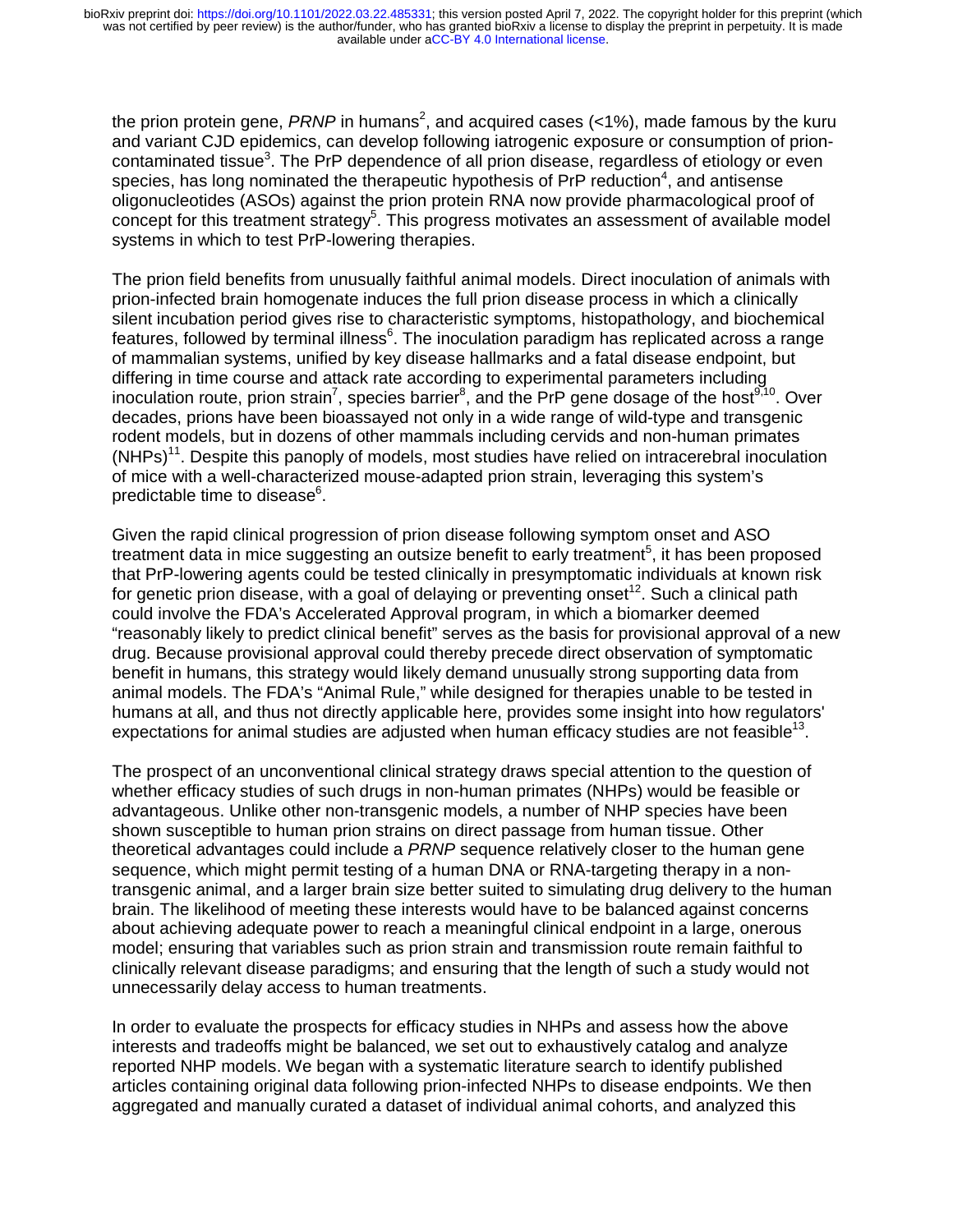dataset in order to i) determine how key experimental parameters in these models relate to prevalent forms of human prion disease, ii) analyze incubation times in these models and identify potential paradigms for efficacy studies, and iii) perform power calculations and assess the practicality and tradeoffs of various models.

# **Methods**

## **Search strategy**

To ensure a comprehensive and reproducible search, the following search strategy was adopted. All searches were conducted using the PubMed online database, between 2020-04-03 and 2020-12-22, with no date range imposed upon results. The search terms "non human primates," "prions," "inoculation," "infected," "Creutzfeldt-Jakob," and "cynomolgus," were used in combination. The initial results were supplemented by manual searches for the authors "Brown," "Gajdusek," "Marsh" and "Ono" to ensure that all work had been captured. See Supplemental Table 1 for search term and date details. Citations of relevant reviews<sup>14,15</sup> were also screened. Titles and abstracts were reviewed for relevance, and only those containing primary data following prion-inoculated non-human primates to endpoint were included. Finally, manual follow-up was performed where reference lists in the identified reports suggested additional relevant titles.

Of 76 titles and abstracts reviewed (Figure 1), we excluded those lacking original NHP endpoint data not reported elsewhere (N=10), lacking any NHP data at all (N=9), lacking sufficient detail to determine outcomes for individual animals (N=3), or for which we were unable to obtain full text (N=2). We also excluded studies evaluating drug efficacy in primates (N=2): one<sup>16</sup> was a conference abstract lacking experimental details, never subsequently published; the other<sup>17</sup> reported treatment of prion-infected cynomolgus macaques with a novel small molecule compound, but provided no characterization of this animal model to justify that the two animals were sufficient to statistically power a conclusion regarding efficacy.

Within the 50 remaining articles, one row was created for each unique report of an endpoint in a cohort of NHPs. Unique cohorts were defined as cohorts of animals of the same species, receiving the same prion inoculum by the same inoculation route. Many individual articles contained multiple unique cohorts, resulting in an initial count of N=487 rows when all reported cohorts were included. However, many NHP cohorts were the subject of multiple reports spanning years or decades, reflecting either multiple experimental endpoints (e.g. histology, symptom onset, and terminal illness) and/or published updates of experiments in progress. The rows were next manually de-duplicated with the goal of including any individual animal only once. This exercise identified both duplicated cohorts and cohorts for which insufficient details exist in the literature to determine whether or not they were elsewhere reported. Both were excluded, for a final count of N=233 unique cohorts comprising N=527 unique animals (Figure 1). The full dataset and species list are available as Supplemental Tables 2 and 3.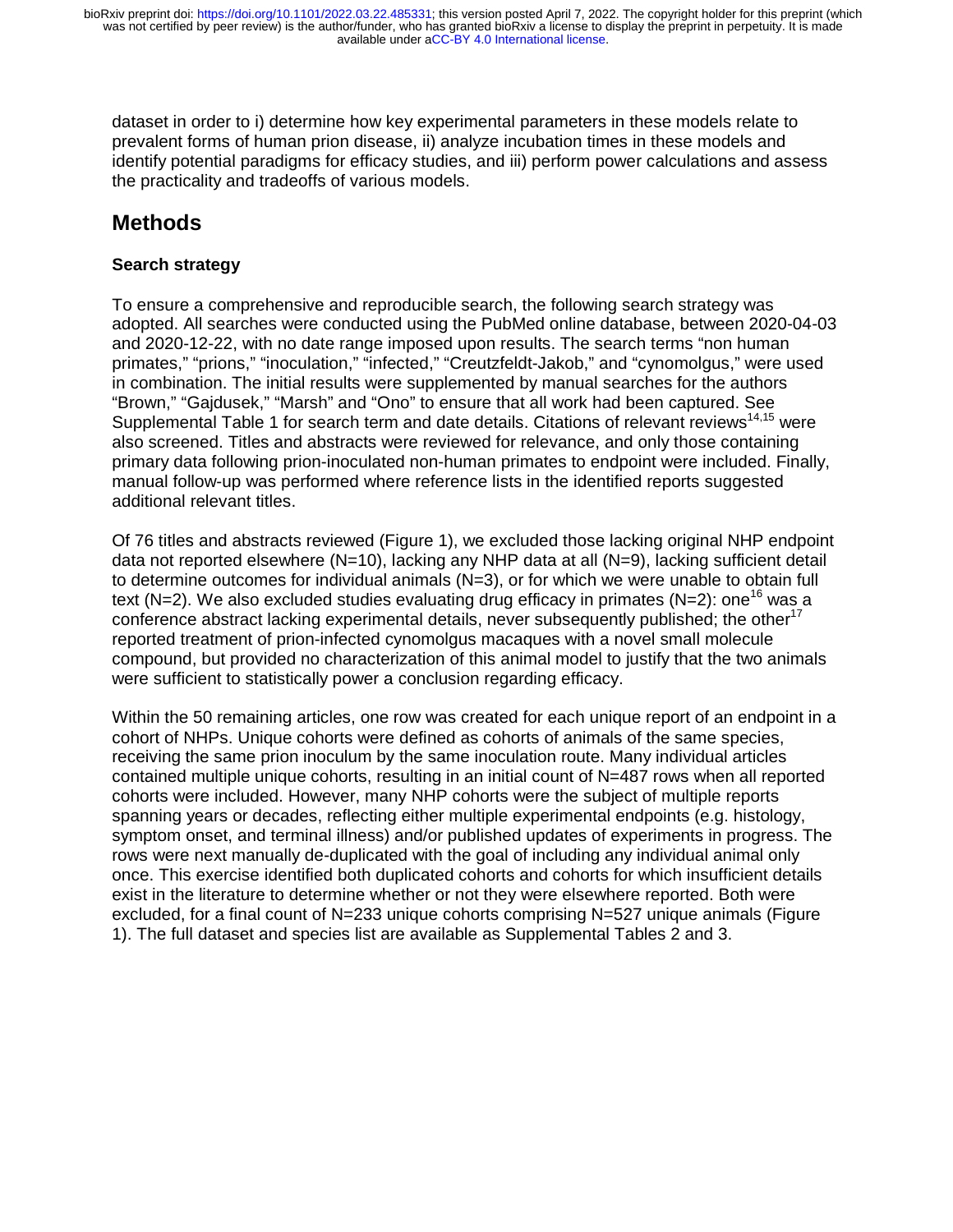was not certified by peer review) is the author/funder, who has granted bioRxiv a license to display the preprint in perpetuity. It is made bioRxiv preprint doi: [https://doi.org/10.1101/2022.03.22.485331;](https://doi.org/10.1101/2022.03.22.485331) this version posted April 7, 2022. The copyright holder for this preprint (which



*Figure 1. Schematic of the search strategy used to identify relevant articles.* 

## **Power calculations**

Power calculation assumptions are enumerated under Results. For each scenario, we bootstrapped N=1,000 iterations and power was calculated as the percentage of those iterations in which a *P* value less than 0.05 was obtained. In each iteration, survival of untreated animals was sampled from a normal distribution with the reported mean and standard deviation, while survival of treated animals was sampled from a normal distribution with 1.5 times the reported mean and 1.5 times the reported standard deviation. For the "best case scenarios", all animals were assumed to reach endpoint; for the "other scenarios", a proportion (1-p) of animals were randomly censored, where p is the reported attack rate. Survival of treated and untreated animals was then compared using a two-sided log-rank test. For each iteration, the survival time of the longest-lived animal was also recorded. The expected study duration for each scenario was calculated as the average survival time of that longest-lived animal, across the 1,000 iterations.

## **Homology analysis**

Sequences for the *PRNP* gene in each species, from transcription start to stop including intronic and untranslated regions, were exported from UCSC Genome Browser, except for spider monkey, which was obtained from GenBank (PVHS01010010.1). Spider monkey and cynomolgus sequences, which are on the minus strand, were reverse complemented. The sequences were pairwise aligned to human *PRNP* using EMBOSS Needle<sup>18</sup> with default parameters. Paired alignments were trimmed to remove any extraneous sequence context. Overall percent identity was calculated as the percent of human bases aligned as matches in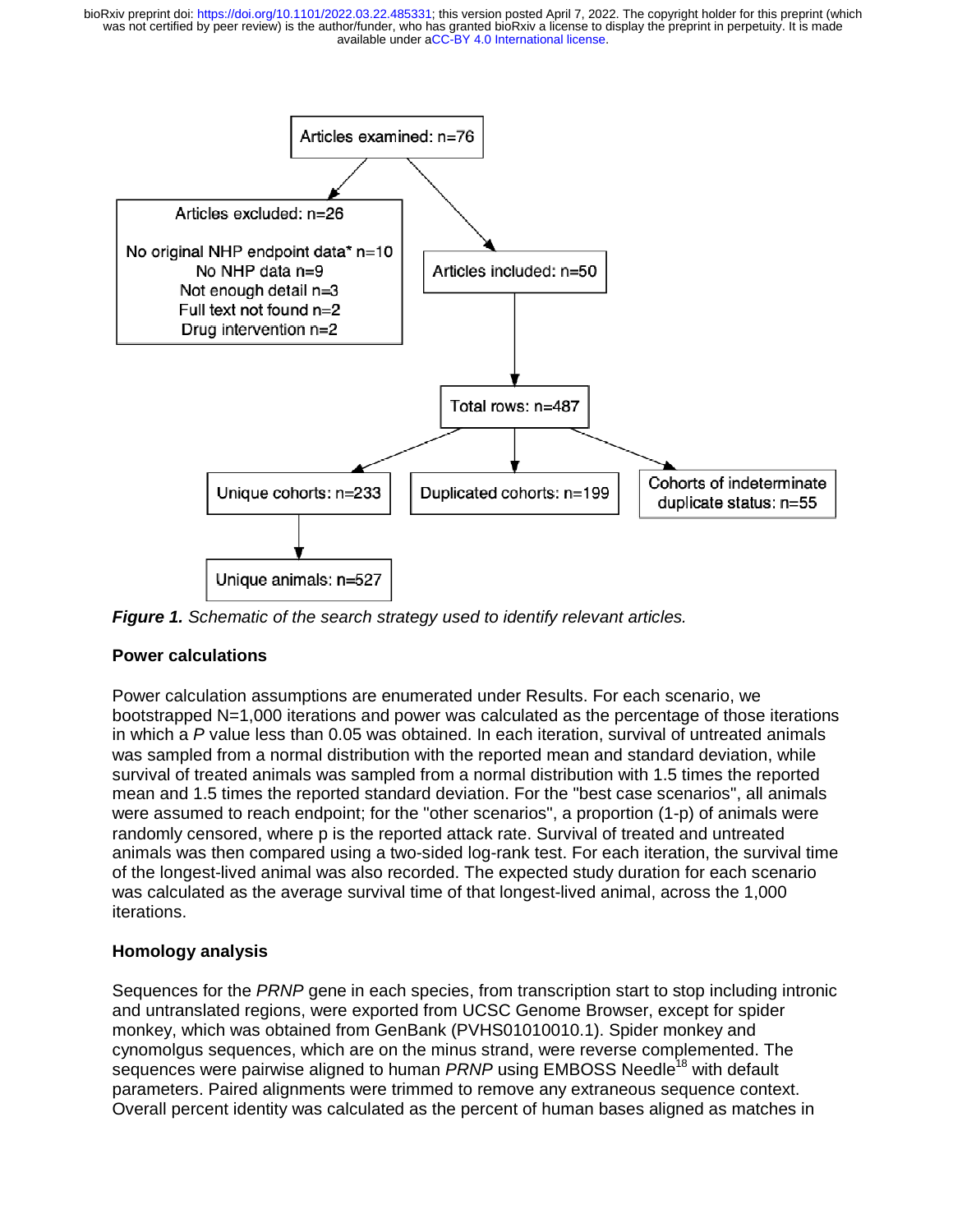the NHP species. The human gene was then tiled to generate every possible 20-mer, and if all 20 bases aligned as matches, the 20-mer was considered to have perfect identity.

#### **Statistical analysis and data availability.**

All analyses utilized custom scripts in R 4.0.4. Statistics in Figures 1, 2, and 3 are descriptive (N, mean, standard deviation, range) and are indicated in figure legends. Statistical tests and methods used in Table 1 are described under Power Calculations and Homology Analysis above. The curated dataset and source code sufficient to reproduce all analyses herein is available in a public git repository: https://github.com/ericminikel/nhp\_models.

## **Results**

Our systematic literature search (Methods) identified N=50 publications reporting original data regarding prion disease endpoints in NHPs, totaling N=233 distinct animal cohorts and N=527 unambiguously unique individual animals (Figure 1). The temporal distribution of studies included in our analysis conformed to previous descriptions of two historical waves of primate research in the prion field<sup>15</sup> (Figure 2A). The first wave, in the 1970s and 80s, corresponds to large scale inoculations performed largely at the National Institutes of Health, which have been deeply recounted elsewhere<sup>19</sup>. When divided by prion strain, kuru emerges as the major research interest of first wave, with more recent studies focused on transmission of bovine spongiform encephalopathy (BSE) and chronic wasting disease (CWD) (Figure 2B). Notably, considering that more than 99% of prion disease cases diagnosed today are sporadic or genetic, a minority of experimental primate inoculations have used a prion subtype currently affecting human patients; the kuru and BSE/vCJD epidemics are no longer major public health threats, and CWD has not been shown transmissible to humans.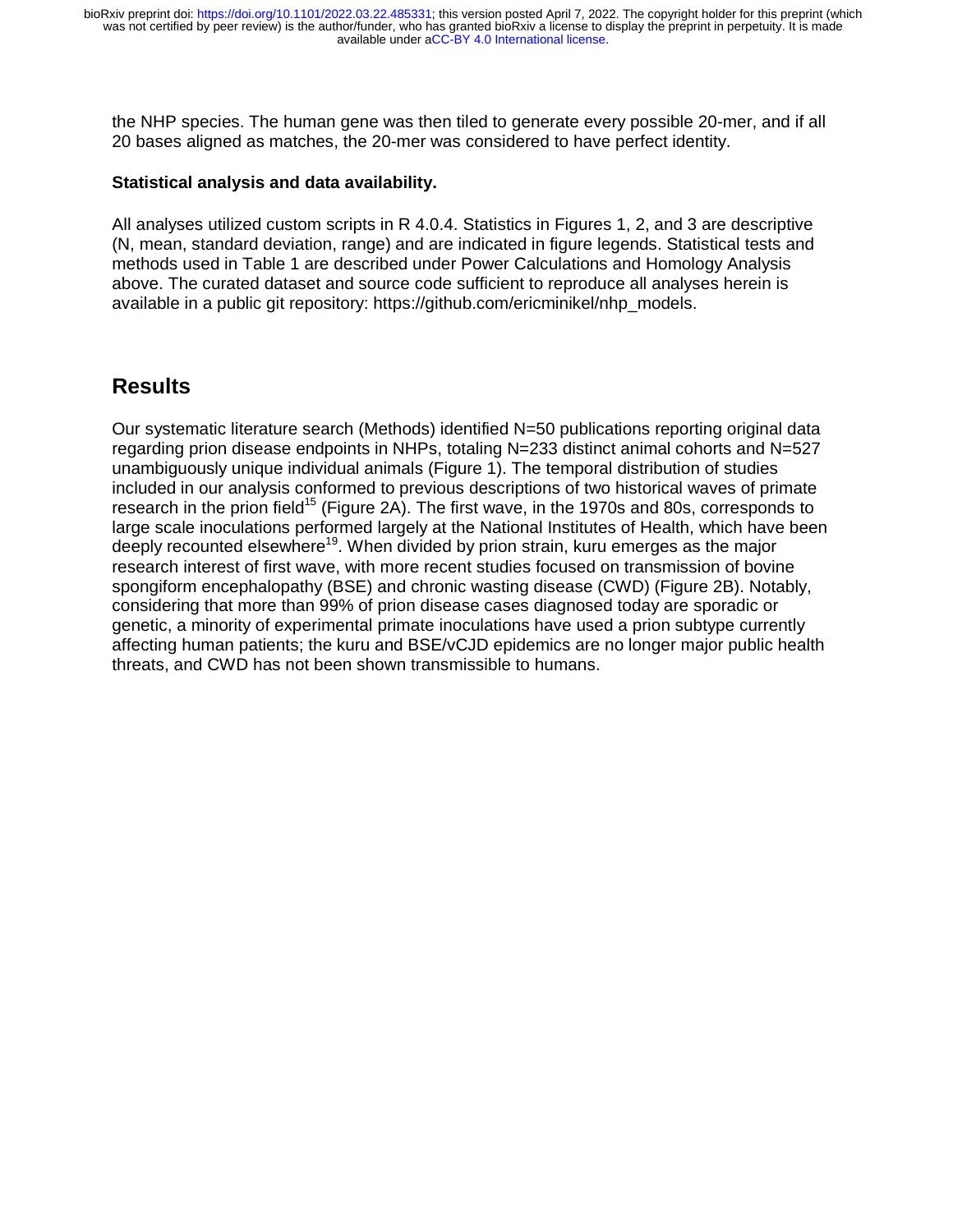was not certified by peer review) is the author/funder, who has granted bioRxiv a license to display the preprint in perpetuity. It is made<br>available under aCC-BY 4.0 International license. bioRxiv preprint doi: [https://doi.org/10.1101/2022.03.22.485331;](https://doi.org/10.1101/2022.03.22.485331) this version posted April 7, 2022. The copyright holder for this preprint (which



*Figure 2. Overview of aggregated dataset of prion NHP experiments. Graphical summary of A) studies included in our analysis by year; B) prion strains studied by year; C) routes of prion administration employed, by year; and D) study endpoints, by number of NHPs. E) Passage number of the prion inoculum used, by number of NHPs. Primary refers to direct human brain isolates. Second and third*+ *passage refer to inocula originating from human brain tissue, that have been inoculated into NHPs, then harvested and re-inoculated into subsequent NHPs. F) The number of NHPs reaching the study's endpoint, lost to intercurrent illness, and censored at the time of study completion. G) The number of prion-inoculated NHPs reported in the prion literature, by species. Dark bars represent animals that reached endpoint, while light bars show animals that were lost to intercurrent illness or censored.*

Today, intracerebral (IC) prion inoculation is considered the highest efficiency means of experimental transmission whether for primates<sup>15</sup> or rodent models<sup>6</sup>. However, IC has not been the dominant inoculation method for primate studies (Figure 2C). When the parameters of transmission were still being explored, a wide range of techniques were tested and many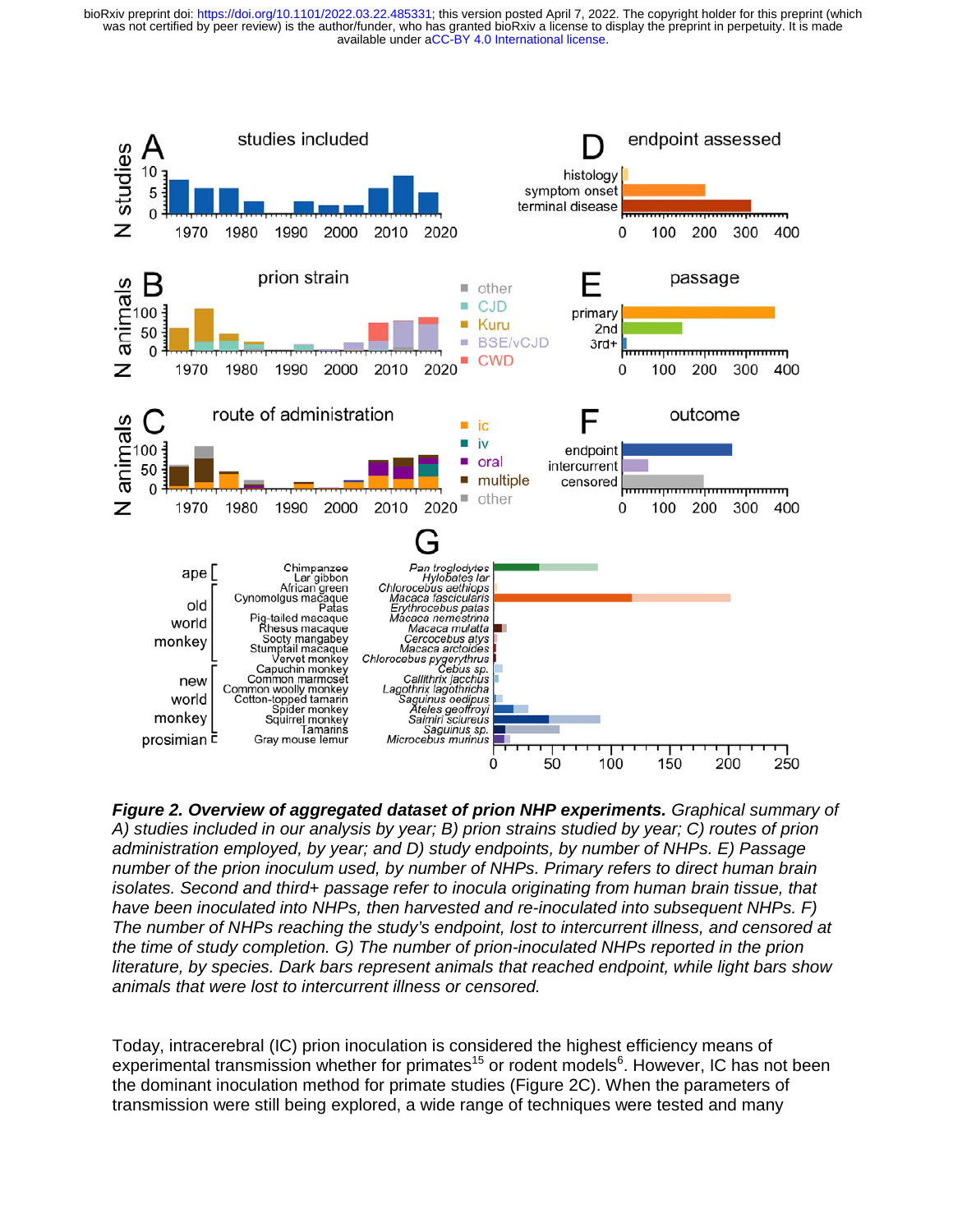available under [aCC-BY 4.0 International license.](http://creativecommons.org/licenses/by/4.0/) was not certified by peer review) is the author/funder, who has granted bioRxiv a license to display the preprint in perpetuity. It is made bioRxiv preprint doi: [https://doi.org/10.1101/2022.03.22.485331;](https://doi.org/10.1101/2022.03.22.485331) this version posted April 7, 2022. The copyright holder for this preprint (which

animals were co-inoculated by more than one route. Meanwhile, oral inoculation is of special interest for BSE/vCJD and CWD, given that oral transmission led to zoonosis of BSE to humans<sup>20</sup>, and poses what is considered to be the greatest risk of zoonosis of  $\text{CWD}^{21}$ . In addition, recent study of the intravenous (IV) method has been spurred by the discovery that vCJD has been transmitted via blood transfusion to four humans<sup>22</sup>. In total, 186/527 animals in our search were inoculated by the IC method alone.

Most animals reviewed were followed with the intention of observing a clinical endpoint of either symptoms or terminal disease (Figure 2D), following inoculation with a primary prion strain from a natural host, rather than a strain that had already undergone passage through non-human primates (Figure 2E.) Notably, however, given the length and difficulty of primate studies, roughly as many animals were either censored or lost to incurrent illness as were successfully followed to endpoint (260 vs. 267, Figure 2F).

Cynomolgus macaques were the most heavily represented primate species across studies. Chimpanzees, while well represented historically, are effectively no longer used for prion research following decisions by the NIH to phase out funding for chimpanzee research in 2013, and the U.S. Fish and Wildlife Service designation of all chimpanzees as endangered in  $2015^{23}$ . Squirrel monkeys therefore emerge as the second-most studied NHP species that remain amenable to research today (Figure 2G).

Broadly, NHP studies have sought to characterize prion transmission potential across diverse paradigms, spanning species, strains, and transmission routes (Figure 2). While it is clear that such studies take years, the time to endpoint varies both between and within experimental paradigms. 85% (197/233) of reported NHP cohorts have consisted of fewer than 4 animals, with 52% (121/233) of cohorts consisting of only 1 animal. If we limit our view to cohorts of at least N=3 animals, for which it is possible to estimate the distribution of survival times (see Figure 3 legend), then many combinations of species, strain and transmission route have been tested in only one experiment. For the paradigm that has been tested the greatest number of times – intracerebral inoculation of BSE into cynomolgus macaques – it is clear that these three variables alone do not standardize time to onset (Figure 3).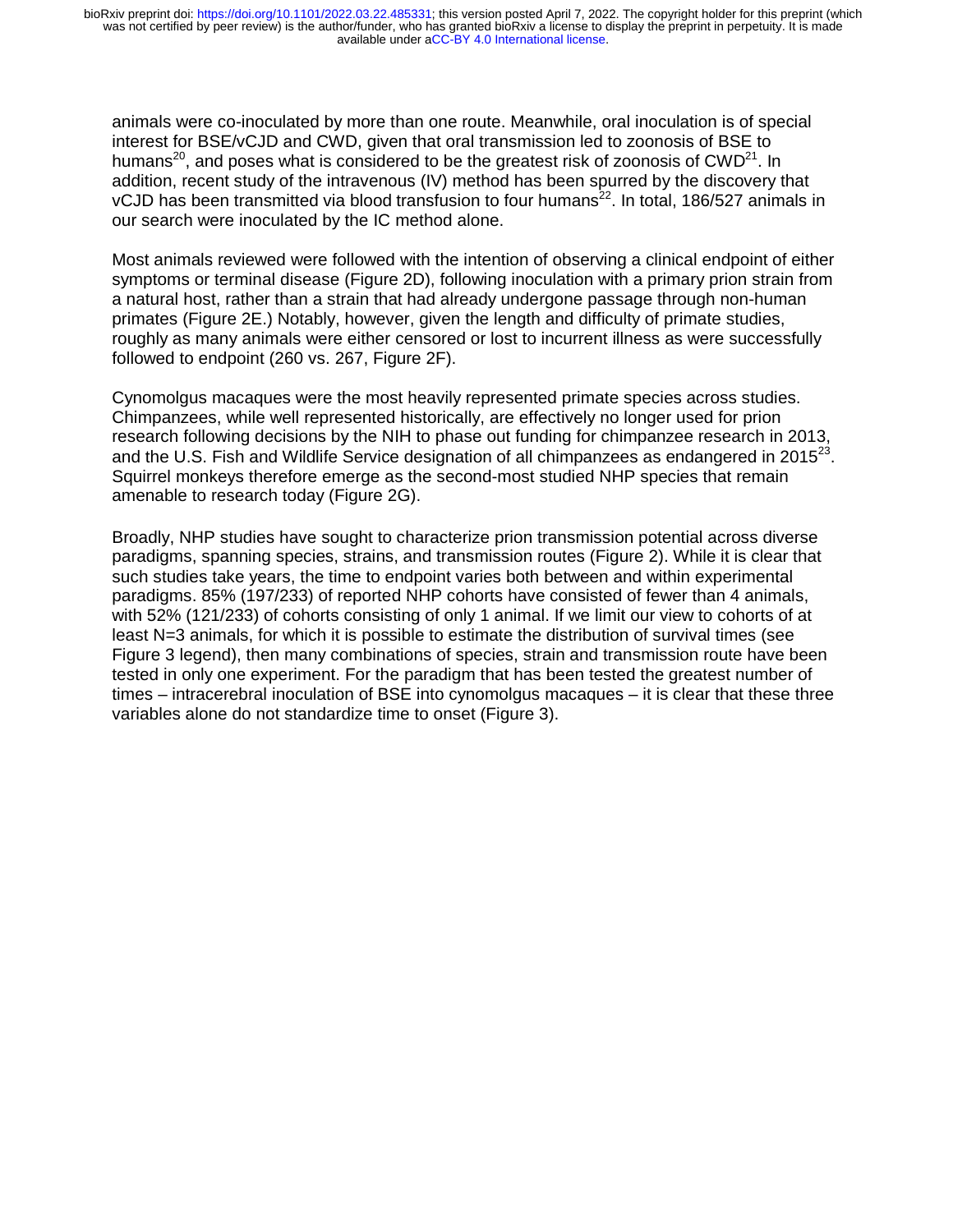was not certified by peer review) is the author/funder, who has granted bioRxiv a license to display the preprint in perpetuity. It is made bioRxiv preprint doi: [https://doi.org/10.1101/2022.03.22.485331;](https://doi.org/10.1101/2022.03.22.485331) this version posted April 7, 2022. The copyright holder for this preprint (which



*Figure 3. Duration of prion NHP studies. Cohorts for which it is possible to estimate the distribution of survival times were defined as those meeting all of the following criteria: i) containing at least N=3 animals total, ii) with at least N=3 reaching endpoint, iii) where all animals either reached endpoint or died of intercurrent illness, meaning none were censored at study termination, iv) where the endpoint studied was either terminal disease or symptom onset (as opposed to strictly histological outcomes), and v) for which the mean and standard deviation of survival time, or data sufficient to calculate such, were provided by the authors. The mean time to endpoint per cohort (dots), and range (bars), are shown alongside NHP species, strain and inoculation method.*

For each of the five species represented in Figure 3, we selected the potentially most tractable combination of prion strain and route of administration for further analysis to determine the characteristics of a potential therapeutic efficacy study in each paradigm (Table 1). In order to calculate statistical power for such studies, we made the following assumptions:

- 1. Efficacy study of a therapeutic would require at least N=6 NHPs (N=3 of each sex, as Animal Rule Guidance recommends equal male and female representation).
- 2. Animals would be followed to terminal endpoint.
- 3. The therapeutic intervention would convey a 50% increase in survival time.
- 4. The outcome would be evaluated by log-rank survival test with a two-sided alpha=0.05 statistical threshold.
- 5. The study would last until the last animal reaches endpoint.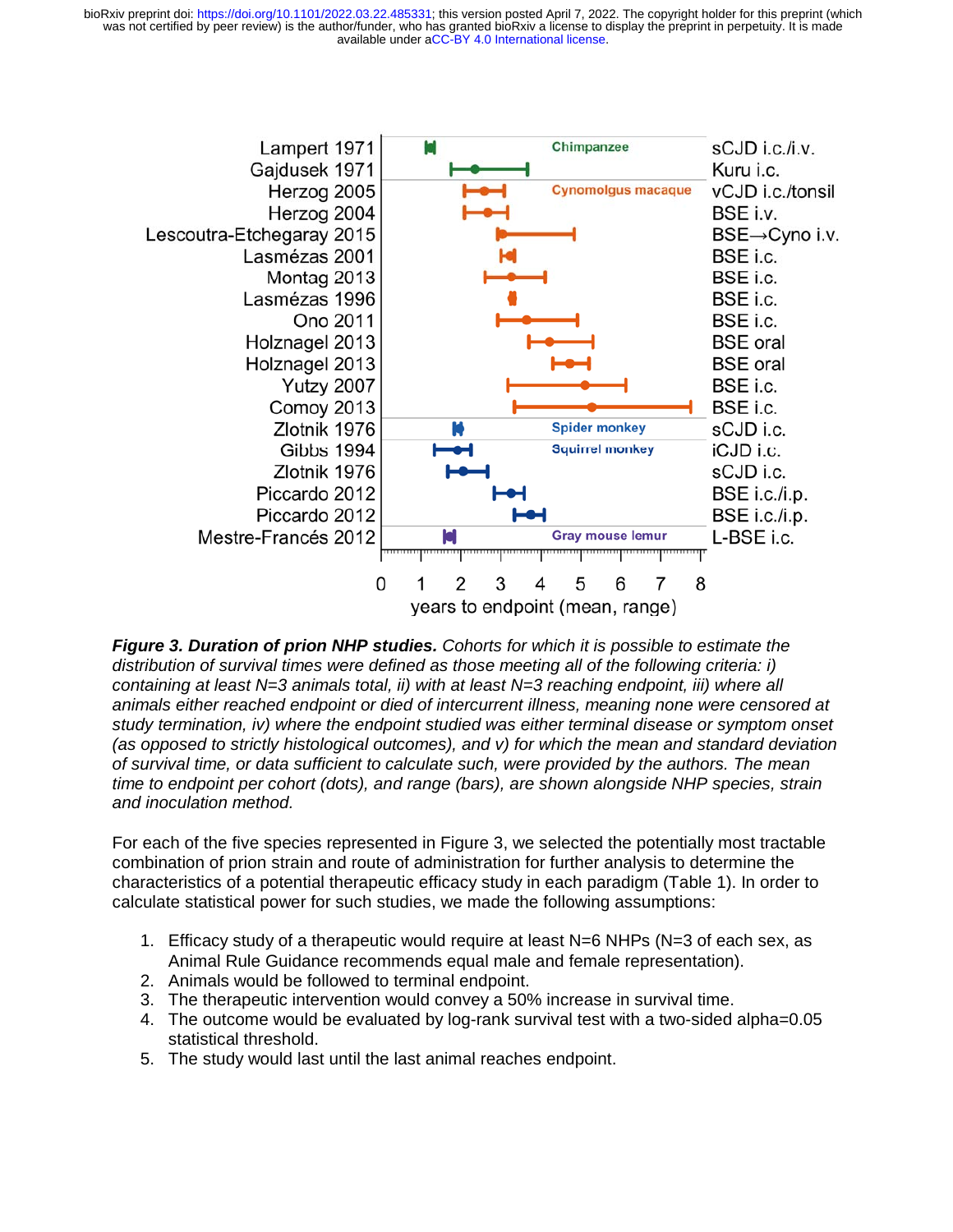available under [aCC-BY 4.0 International license.](http://creativecommons.org/licenses/by/4.0/) was not certified by peer review) is the author/funder, who has granted bioRxiv a license to display the preprint in perpetuity. It is made bioRxiv preprint doi: [https://doi.org/10.1101/2022.03.22.485331;](https://doi.org/10.1101/2022.03.22.485331) this version posted April 7, 2022. The copyright holder for this preprint (which

Based on these assumptions, we calculated the expected study duration and statistical power (1-β, probability of correctly rejecting the null hypothesis) for each paradigm under either i) the best-case scenario from the literature or ii) any other available reports, and tabulated these along with iii) other considerations for each model (Table 1). Other considerations (Table 1, Section iii) included whether use of the model is permitted for research, relevance of the prion strain, and brain size, as well as two metrics of homology to the human *PRNP* transcript. Because antisense oligonucleotide therapeutics, a modality currently in development for prion disease, are 20 base pairs long and are generally intolerant to single mismatches, we calculated not only overall percent identity, but also the percent of possible 20 base pair sequences that are 100% identical to the human sequence, a proxy for the probability of a drug designed for humans happening to match each species.

|                       |               | (i)<br>best case scenario<br>from literature |                                    |                                  |       | (iii)<br>other scenarios with<br>available data |             |                                 |                                  |       | (iii)<br>other considerations |                  |                         |                    |                                 |
|-----------------------|---------------|----------------------------------------------|------------------------------------|----------------------------------|-------|-------------------------------------------------|-------------|---------------------------------|----------------------------------|-------|-------------------------------|------------------|-------------------------|--------------------|---------------------------------|
| species               | strain / RoA  | study                                        | (mean±sd, months)<br>survival time | (months)<br>duration<br>expected | power | study                                           | attack rate | survival time (mean±sd, months) | (months)<br>duration<br>expected | power | permitted                     | prevalent strain | (% human)<br>brain size | overall % identity | 20 bp runs identity<br>$\infty$ |
| Chimpanzee            | sCJD i.c.     | 24                                           | $14.9 + 1.0$                       | 24                               | 100%  | 25                                              | 24/29*      | $17 + 7*$                       | 39                               | 35%   | n                             | У                | 29%                     | 98.6%              | 76.0%                           |
| Cynomolgus<br>macaque | vCJD i.c.     | 26                                           | $31.0 + 5.0$                       | 56                               | 98%   |                                                 |             |                                 |                                  |       | y                             | n                | 5%                      |                    | 97.5% 33.8%                     |
| Spider<br>monkey      | sCJD i.c.     | 27                                           | $23.5 \pm 0.8$                     | 37                               | 100%  | 25                                              | 30/31       | $31\pm8$                        | 61                               | 73%   | y                             | y                | 8%                      | 90.0%              | 16.9%                           |
| Squirrel<br>monkey    | sCJD i.c.     | 27                                           | $24.6 \pm 3.7$                     | 44                               | 98%   | 25                                              | 196/211     | $25 + 5$                        | 47                               | 87%   | $\mathsf{v}$                  | У                | 2%                      | 89.0%              | 15.0%                           |
| Gray mouse<br>lemur   | L-BSE<br>i.c. | 28                                           | $20.6 + 1.6$                       | 34                               | 100%  |                                                 |             |                                 |                                  |       | y                             | n                | 0.1%                    | 70.4%              | 2.4%                            |

*Table 1. Statistical power for efficacy studies in NHP models. (i): Best case scenarios from the literature. Studies from the prion NHP literature representing the most rapid model for the indicated combination of species, route of administration, and strain. Assuming 6 NHPs and a therapeutic that extends survival by 50%, estimates are given for mean time to endpoint,*  expected duration of study (time until the last animal reaches endpoint), and power. (ii): Other *scenarios with available data. Where available, other reported studies using the same species, strain, and inoculation route in at least N=3 NHPs are shown for comparison, along with estimates for mean time to endpoint, duration and power. \*For sCJD i.c. in chimpanzees, the attack rate of 24/29 is limited to the animals included in the mean ± sd incubation time statistics provided by Brown et al; animals with longer incubation times up to 75 months are excluded. (iii): Other considerations. For each paradigm, potential motivations for conducting an efficacy study in NHPs are evaluated. "Permitted" refers to whether the species is currently available for research in the United States. "Prevalent strain" refers to current clinical relevance of the prion strain. "Brain size" is calculated based on mass: human 1300g*<sup>29</sup>*, chimpanzee*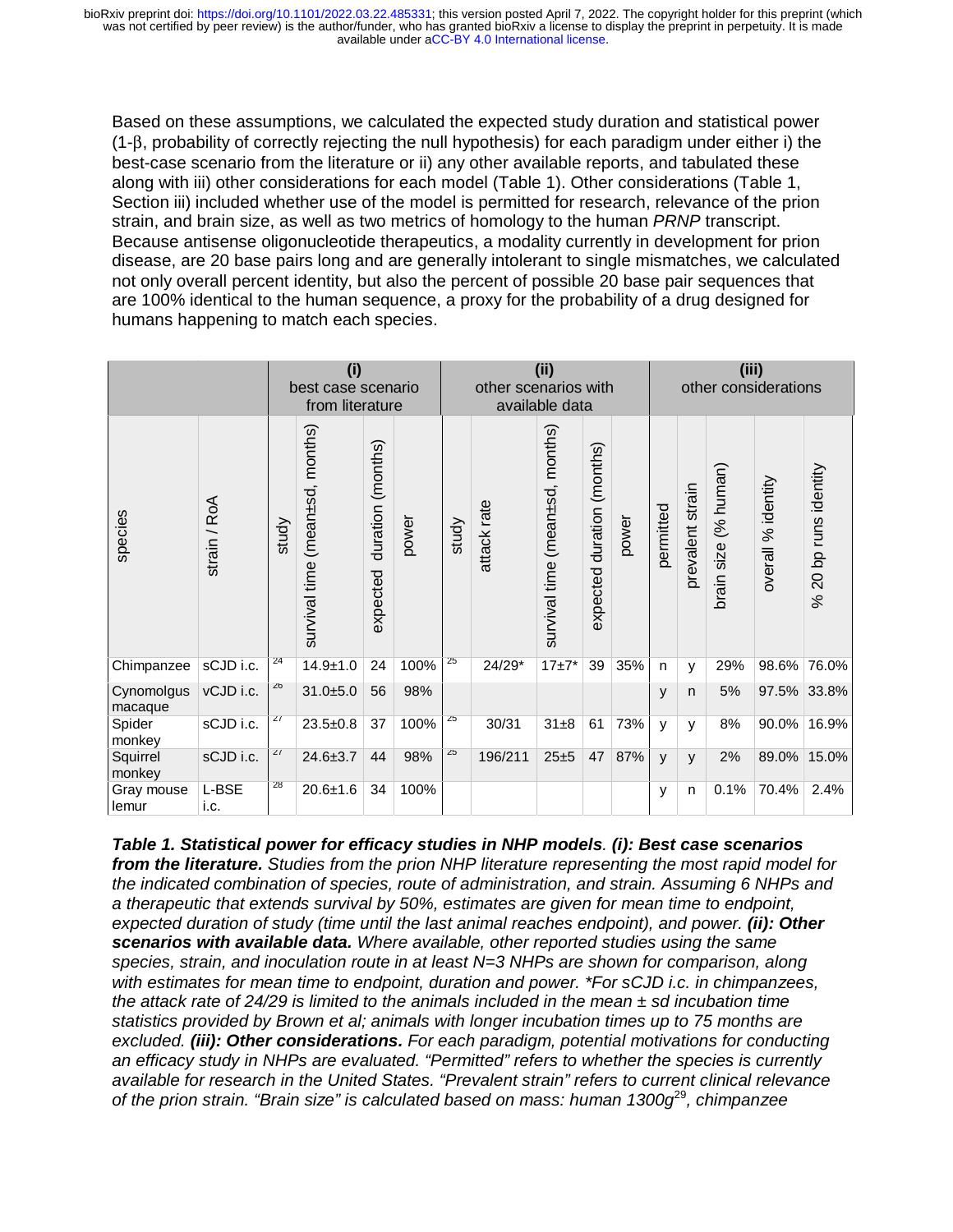available under [aCC-BY 4.0 International license.](http://creativecommons.org/licenses/by/4.0/) was not certified by peer review) is the author/funder, who has granted bioRxiv a license to display the preprint in perpetuity. It is made bioRxiv preprint doi: [https://doi.org/10.1101/2022.03.22.485331;](https://doi.org/10.1101/2022.03.22.485331) this version posted April 7, 2022. The copyright holder for this preprint (which

*387g*<sup>30</sup> *, cynomolgus 74g*<sup>31</sup>*, spider monkey 108g*<sup>32</sup>*, squirrel monkey 23g*<sup>32</sup>*, gray mouse lemur*  2g<sup>33</sup>. "% identity" refers to percent sequence identify of each species' full PRNP gene compared *to the human* PRNP *gene. "% 20 bp runs identity" refers to the percent of twenty base-pair runs within each species'* PRNP *gene that are identical to the human* PRNP *gene.* 

The best-case scenario for each paradigm would yield >80% power with a 2-5 year study duration, though it is possible that preliminary evidence of efficacy could be gleaned sooner. However, several caveats apply. First, as suggested by Figure 3, it is not clear that these combinations of species, strain, and inoculation route can be counted on to generate comparable results across studies. Indeed, where available, other reports in these paradigms suggest that attack rate may be lower, and/or incubation time longer, than observed in the "best case" report. The low, tightly distributed incubation time in the "best case" report for each paradigm might arise in part from luck, given the small number of NHPs in each cohort, and/or from properties of the exact brain sample inoculated, which may not still be available today.

In addition, not all motivations for performing an NHP study are satisfied by the paradigms highlighted in Table 2. Three out of five paradigms involve either a species (chimpanzees) no longer available, or a prion strain (vCJD or L-BSE) not responsible for many human prion disease cases today. Meanwhile increasing phylogenetic divergence from humans corresponds to steep drops in both NHP brain mass and *PRNP* sequence identify, particularly as measured in terms of the multi-base pair stretches of identity likely to be required to support targeting with a human-relevant genetically targeted therapy.

#### **Discussion**

Transmission of human prions to NHPs is well established, and has been achieved independently by multiple laboratories dating back to the 1960s. Inocula representing multiple human prion strains have proven transmissible to multiple NHP species by multiple routes of inoculation. In this sense, NHP models of prion disease have been deeply explored. Many prion-inoculated cohorts of NHPs, however, consisted of only one or two animals per experimental condition, and/or exhibited incomplete attack rates or highly variable incubation times. Restricting our analysis to cohorts of three or more prion-inoculated NHPs that have developed terminal illness with a full attack rate reveals a more constrained universe of available models. Of these models, a handful have reached disease endpoint in two to three years on the mean, with standard deviations of only a few months. In particular, the best-case scenarios reported might suggest that a study in cynomolgus macaques, spider monkeys or squirrel monkeys could offer reasonable power to detect a therapeutic effect within a few years. For the latter two species, there is precedent for achieving this outcome with sCJD prions, corresponding to a dominant clinical subtype of human prion disease.

Nevertheless, our analysis highlights the challenges and limitations that such a study would face. While spider and squirrel monkeys appear generally susceptible to sporadic CJD prions, different studies have yielded incubation times of different magnitude and variability, potentially impacting study duration and statistical power (Table 1). This variability may derive from the fact most NHP experiments utilized primary passage of human prions (Figure 2E, Figure 3), with a distinct human brain isolate serving as inoculum in each study. Unlike in mice, where serial passage has given rise to well-characterized prion strains with typical incubation times and consistent terminal titers, distinct human brain isolates could reasonably be expected to differ in transmission-relevant properties such as prion titer and precise molecular subtype. The desire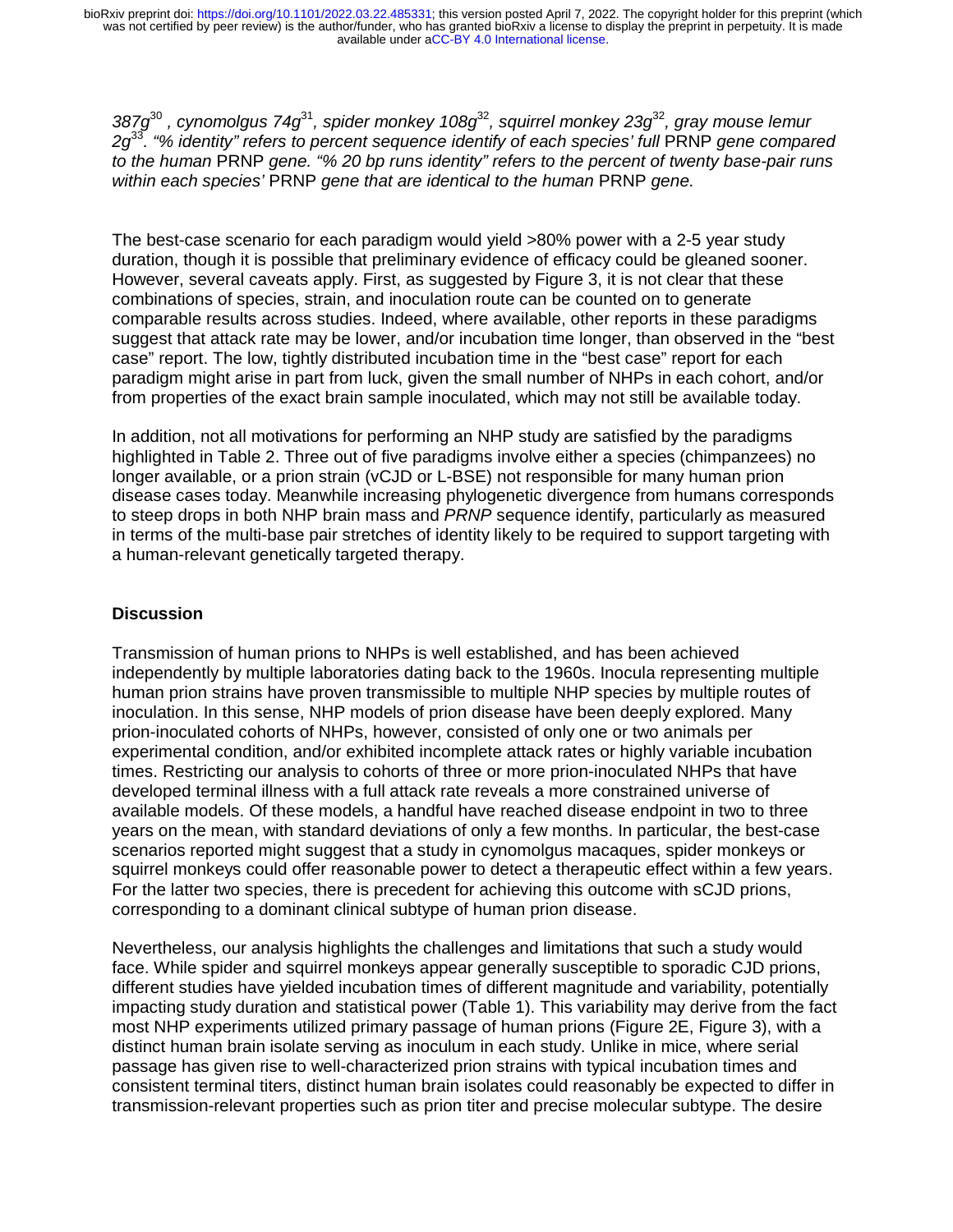to ensure that a costly therapeutic efficacy study will not be wasted, should animal endpoints prove more variable than expected, might lead prudent sponsors to first conduct a pilot study to confirm incubation time for the exact prion isolate and inoculation procedure to be employed. Such a study would add years of up-front model development effort before a therapeutic efficacy study could begin, bringing the cumulative expected timeframe of a pilot study plus subsequent pivotal efficacy study to several years (Table 1). If such studies were gating for drug approval, they might unduly delay patient access to effective drugs.

Meanwhile, it is debatable whether spider or squirrel monkeys would honor all of the motivations for pursuing NHP studies to begin with. It is debatable whether they provide an advantage over non-NHP models in assessing drug brain distribution, as their brains are a small fraction of the mass of a human brain (8% and 2%, respectively) – smaller than those of sheep, goats, pigs, and large dogs<sup>34</sup>. Meanwhile, if efficacy studies need to be conducted with the actual human drug candidate rather than a surrogate compound13, the greater divergence of these New World monkevs from humans<sup>35</sup> may pose an obstacle. In the context of a 20-base pair nucleic acid therapeutic, only 16.9% and 15.0% of the spider and squirrel monkey *PRNP* sequence, respectively, is composed of 20-meric runs of identity compared to the human gene. At this low level of identity, a drug targeting the human gene would be unlikely to show cross-reactivity by chance. Thus, cross-reactivity might only be achieved if it were prioritized in drug candidate selection, potentially compromising other drug parameters.

An alternative to the use of NHP prion infection models is to use separate models to address each question about a drug. Drug distribution in larger brains can be evaluated in uninfected NHPs or in other large animals. Efficacy of a human sequence-targeted therapeutic can be assessed in mice expressing human or chimeric *PRNP* genes. While the clarity and clinical utility of human prion disease sub-classifications are debated<sup>2,36–38</sup>, the existence of more than a dozen subtypes implies that any human prion strain chosen for an NHP study, even if transmitted directly from human inoculum, would still serve at best as a proxy for a subset of the patient population. Thus, work in a more facile model could serve to determine whether or not a given mechanism of action is strain-specific. To date, studies suggest that lowering levels of brain PrP, the substrate for formation and propagation of all prions, is effective across strains<sup>5</sup>.

The distribution of drug development activities across multiple more rapid and less costly models could allow a tighter feedback loop whereby insights from one experiment help inform a follow-on experiment, and allow a greater diversity of experimental parameters such as prion strain, drug dose, dosing regimen, and time of administration to be varied. By contrast, an efficacy study in an NHP model would require an intense investment of time and resources in a single experiment.

In summary, available data suggest that an NHP efficacy study of a prion disease therapeutic would be imaginable but daunting. The costs and benefits would need to be carefully weighed in light of both the drug type in question and the status of the drug development program to determine whether the scientific gains would outweigh the potential delay in advancing a therapeutic to human clinical trials.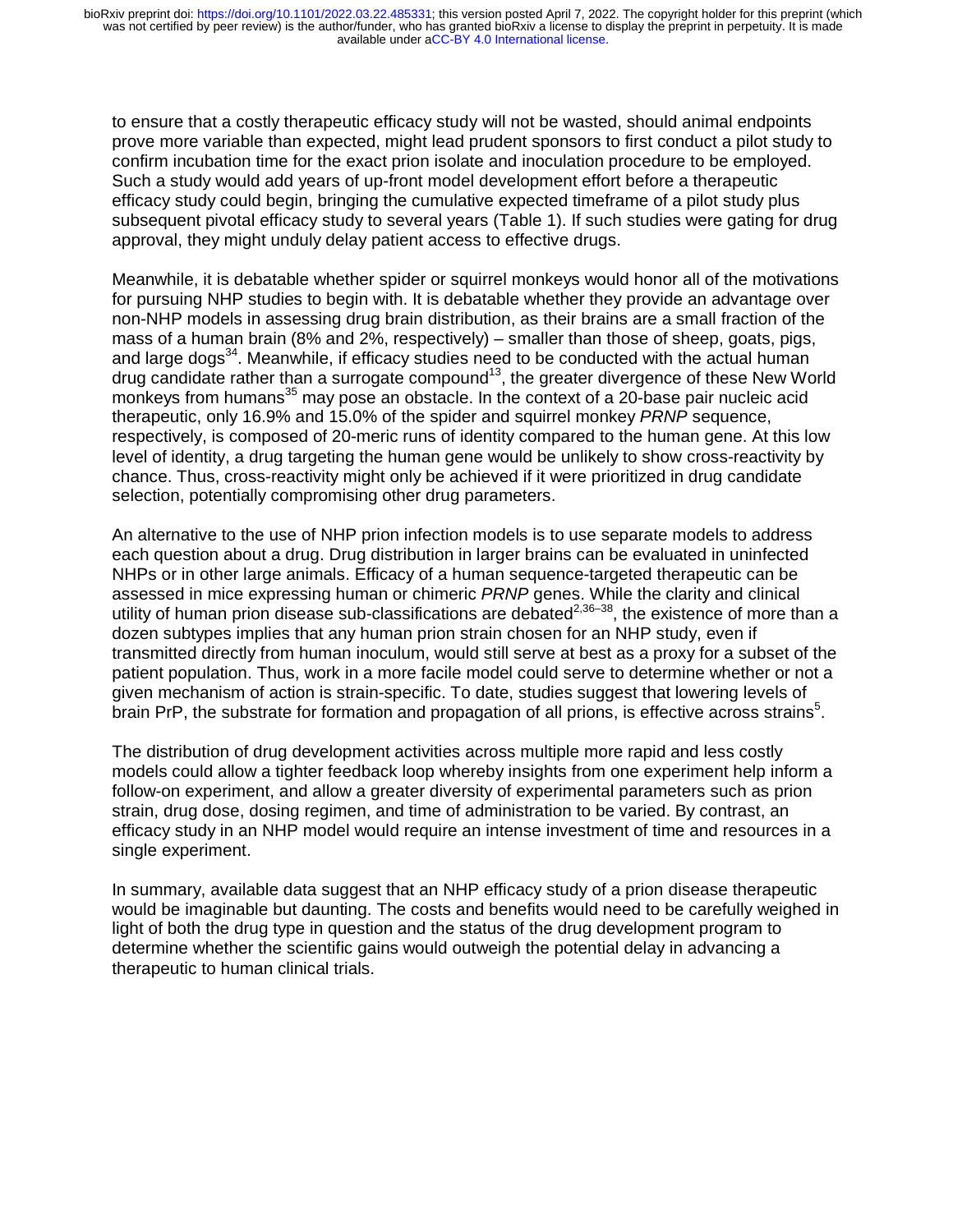## **DISCLOSURES**

EVM has received consulting fees from Deerfield Management and has received research support in the form of unrestricted charitable contributions from Ionis Pharmaceuticals. SMV has received speaking fees from Ultragenyx, Illumina, and Biogen, and has received research support in the form of unrestricted charitable contributions from Ionis Pharmaceuticals.

#### **ACKNOWLEDGMENTS**

This study was funded by Prion Alliance, the Broad Institute (including direct philanthropic donations to Prions@Broad), the National Institutes of Health (R01 NS125255 to SMV), Ono Pharma Foundation, and an anonymous organization. We thank David Asher for his guidance in curation of the NHP prion literature.

## **AUTHOR CONTRIBUTIONS**

SMV conceived and designed the study, supervised the research, and wrote the manuscript. MAM conducted the literature search and curated the dataset. EVM performed homology analysis and power calculations. All authors analyzed the data, interpreted the results, edited and approved the final manuscript.

#### **REFERENCES**

- 1. Prusiner SB. Prions. PNAS. 1998 Nov 10;95(23):13363–13383. PMID: 9811807
- 2. Mead S, Lloyd S, Collinge J. Genetic Factors in Mammalian Prion Diseases. Annu Rev Genet. 2019 Dec 3;53:117–147. PMID: 31537104
- 3. Will RG. Acquired prion disease: iatrogenic CJD, variant CJD, kuru. Br Med Bull. 2003 Jun 1;66(1):255–265.
- 4. Lledo PM, Tremblay P, DeArmond SJ, Prusiner SB, Nicoll RA. Mice deficient for prion protein exhibit normal neuronal excitability and synaptic transmission in the hippocampus. Proc Natl Acad Sci U S A. 1996 Mar 19;93(6):2403–2407. PMCID: PMC39809
- 5. Minikel EV, Zhao HT, Le J, O'Moore J, Pitstick R, Graffam S, Carlson GA, Kavanaugh MP, Kriz J, Kim JB, Ma J, Wille H, Aiken J, McKenzie D, Doh-ura K, Beck M, O'Keefe R, Stathopoulos J, Caron T, Schreiber SL, Carroll JB, Kordasiewicz HB, Cabin DE, Vallabh SM. Prion protein lowering is a disease-modifying therapy across prion disease stages, strains and endpoints. Nucleic Acids Res. 2020 Aug 10;48(19):10615–10631. PMCID: PMC7641729
- 6. Watts JC, Prusiner SB. Mouse Models for Studying the Formation and Propagation of Prions. J Biol Chem. 2014 Jul 18;289(29):19841–19849. PMID: 24860095
- 7. Bartz JC. Prion Strain Diversity. Cold Spring Harb Perspect Med. 2016 Dec;6(12):a024349. PMCID: PMC5131755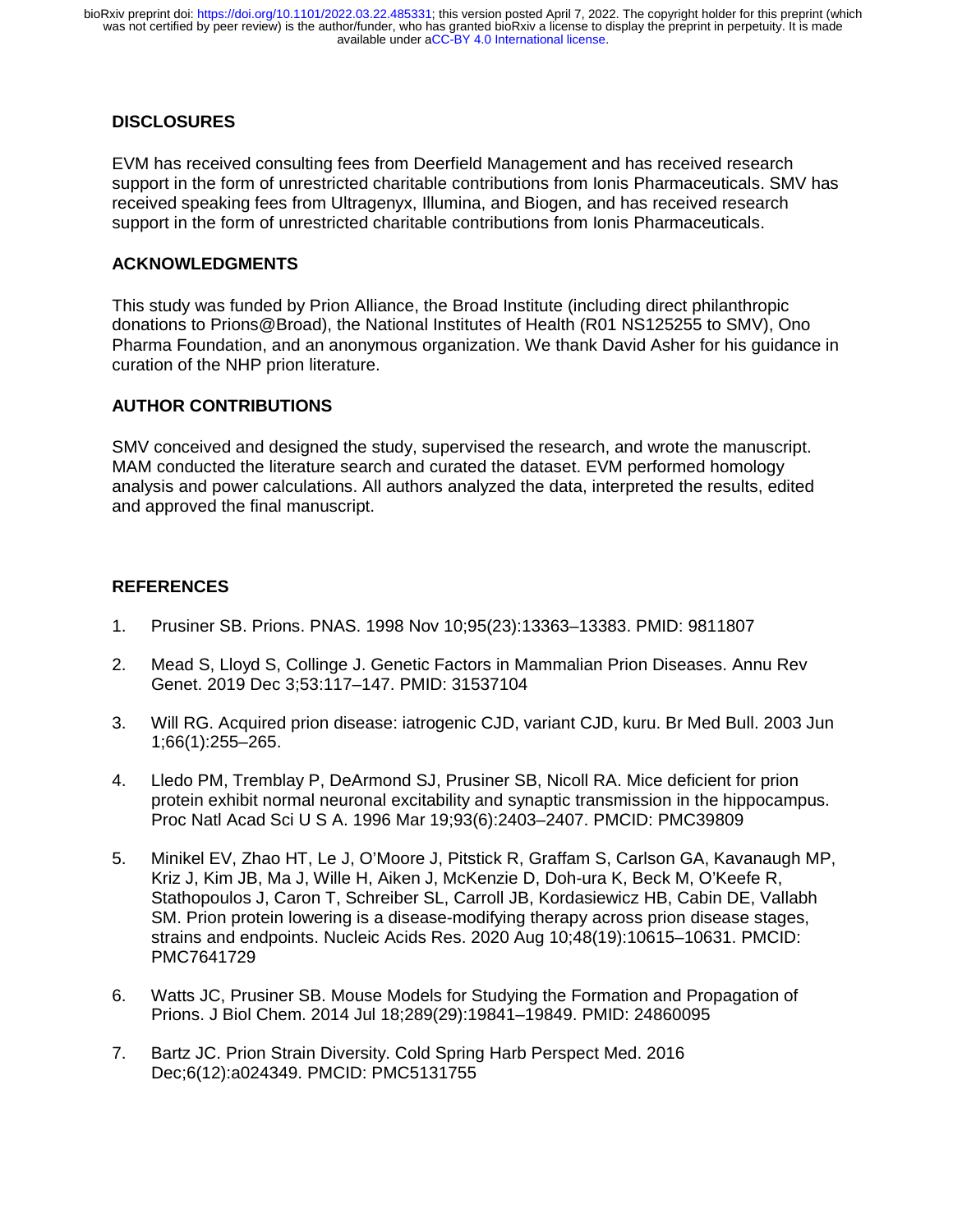- 8. Collinge J, Clarke AR. A general model of prion strains and their pathogenicity. Science. 2007 Nov 9;318(5852):930–936. PMID: 17991853
- 9. Büeler H, Aguzzi A, Sailer A, Greiner RA, Autenried P, Aguet M, Weissmann C. Mice devoid of PrP are resistant to scrapie. Cell. 1993 Jul 2;73(7):1339–1347. PMID: 8100741
- 10. Fischer M, Rülicke T, Raeber A, Sailer A, Moser M, Oesch B, Brandner S, Aguzzi A, Weissmann C. Prion protein (PrP) with amino-proximal deletions restoring susceptibility of PrP knockout mice to scrapie. EMBO J. 1996 Mar 15;15(6):1255–1264. PMCID: PMC450028
- 11. Brandner S, Jaunmuktane Z. Prion disease: experimental models and reality. Acta Neuropathol. 2017 Feb 1;133(2):197–222.
- 12. Vallabh SM, Minikel EV, Schreiber SL, Lander ES. Towards a treatment for genetic prion disease: trials and biomarkers. The Lancet Neurology. 2020 Apr 1;19(4):361–368.
- 13. U.S. Food and Drug Administration. Product Development Under the Animal Rule: Guidance for Industry [Internet]. 2015 Oct. Available from: https://www.fda.gov/regulatoryinformation/search-fda-guidance-documents/product-development-under-animal-rule
- 14. Trevitt CR, Collinge J. A systematic review of prion therapeutics in experimental models. Brain. 2006 Sep;129(Pt 9):2241–2265. PMID: 16816391
- 15. Krasemann S, Sikorska B, Liberski PP, Glatzel M. Non-human primates in prion research. Folia Neuropathol. 2012;50(1):57–67. PMID: 22505364
- 16. Amyx H, Salazar AM, Gajdusek DC, Gibbs CJ. Chemotherapeutic Trials in Experimental Slow Virus Diseases. Neurology. 1984. p. Suppl. 1 PP102.
- 17. Yamaguchi K, Kamatari YO, Ono F, Shibata H, Fuse T, Elhelaly AE, Fukuoka M, Kimura T, Hosokawa-Muto J, Ishikawa T, Tobiume M, Takeuchi Y, Matsuyama Y, Ishibashi D, Nishida N, Kuwata K. A designer molecular chaperone against transmissible spongiform encephalopathy slows disease progression in mice and macaques. Nat Biomed Eng. 2019 Mar;3(3):206–219. PMID: 30948810
- 18. Madeira F, Park YM, Lee J, Buso N, Gur T, Madhusoodanan N, Basutkar P, Tivey ARN, Potter SC, Finn RD, Lopez R. The EMBL-EBI search and sequence analysis tools APIs in 2019. Nucleic Acids Res. 2019 Jul 2;47(W1):W636–W641. PMCID: PMC6602479
- 19. Asher DM. Kuru: memories of the NIH years. Philos Trans R Soc Lond B Biol Sci. 2008 Nov 27;363(1510):3618–3625. PMCID: PMC2735519
- 20. Will RG, Ironside JW, Zeidler M, Cousens SN, Estibeiro K, Alperovitch A, Poser S, Pocchiari M, Hofman A, Smith PG. A new variant of Creutzfeldt-Jakob disease in the UK. Lancet. 1996 Apr 6;347(9006):921–925. PMID: 8598754
- 21. Hannaoui S, Schatzl HM, Gilch S. Chronic wasting disease: Emerging prions and their potential risk. PLoS Pathog. 2017 Nov 2;13(11):e1006619. PMCID: PMC5667731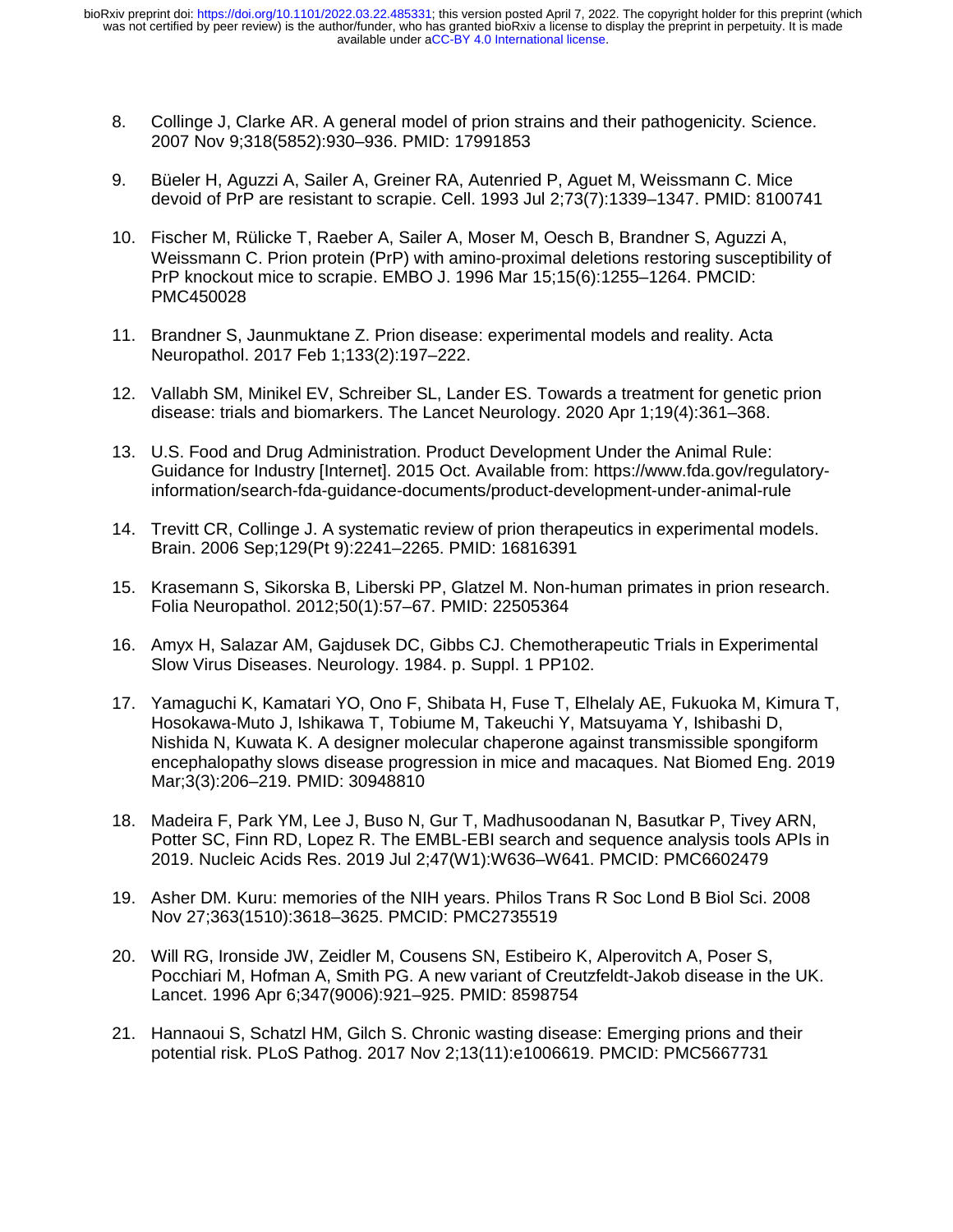- 22. Urwin PJM, Mackenzie JM, Llewelyn CA, Will RG, Hewitt PE. Creutzfeldt-Jakob disease and blood transfusion: updated results of the UK Transfusion Medicine Epidemiology Review Study. Vox Sang. 2016 May;110(4):310–316. PMID: 26709606
- 23. Grimm D. Chimps in waiting | Science. 2017 Jun 16;356(6343):1114–1117.
- 24. Lampert PW, Gajdusek DC, Gibbs CJ. Experimental spongiform encephalopathy (Creutzfeldt-Jakob disease) in chimpanzees. Electron microscopic studies. J Neuropathol Exp Neurol. 1971 Jan;30(1):20–32. PMID: 4925307
- 25. Brown P, Gibbs CJ, Rodgers-Johnson P, Asher DM, Sulima MP, Bacote A, Goldfarb LG, Gajdusek DC. Human spongiform encephalopathy: the National Institutes of Health series of 300 cases of experimentally transmitted disease. Ann Neurol. 1994 May;35(5):513–529. PMID: 8179297
- 26. Herzog C, Rivière J, Lescoutra-Etchegaray N, Charbonnier A, Leblanc V, Salès N, Deslys J-P, Lasmézas CI. PrPTSE distribution in a primate model of variant, sporadic, and iatrogenic Creutzfeldt-Jakob disease. J Virol. 2005 Nov;79(22):14339–14345. PMCID: PMC1280201
- 27. Zlotnik I, Grant DP, Dayan AD, Earl CJ, Illis LS, Weller RO. Further observations on the experimental transmission of Creutzfeldt-Jakob disease from man to squirrel and spider monkeys. Neuropathology and Applied Neurobiology. 1976;2(2):125–130.
- 28. Mestre-Francés N, Nicot S, Rouland S, Biacabe A-G, Quadrio I, Perret-Liaudet A, Baron T, Verdier J-M. Oral transmission of L-type bovine spongiform encephalopathy in primate model. Emerg Infect Dis. 2012 Jan;18(1):142–145. PMCID: PMC3310119
- 29. Svennerholm L, Boström K, Jungbjer B. Changes in weight and compositions of major membrane components of human brain during the span of adult human life of Swedes. Acta Neuropathol. 1997 Oct;94(4):345–352. PMID: 9341935
- 30. Herndon JG, Tigges J, Anderson DC, Klumpp SA, McClure HM. Brain weight throughout the life span of the chimpanzee. J Comp Neurol. 1999 Jul 12;409(4):567–572. PMID: 10376740
- 31. Pardo ID, Garman RH, Weber K, Bobrowski WF, Hardisty JF, Morton D. Technical guide for nervous system sampling of the cynomolgus monkey for general toxicity studies. Toxicol Pathol. 2012 Jun;40(4):624–636. PMID: 22317925
- 32. Hartwig W, Rosenberger AL, Norconk MA, Owl MY. Relative brain size, gut size, and evolution in New World monkeys. Anat Rec (Hoboken). 2011 Dec;294(12):2207–2221. PMID: 22042631
- 33. MacLean EL, Barrickman NL, Johnson EM, Wall CE. Sociality, ecology, and relative brain size in lemurs. J Hum Evol. 2009 May;56(5):471–478. PMID: 19410273
- 34. Crile G, Quiring, Daniel P. A Record of the Body Weight and Certain Organ and Gland Weights of 3690 Animals. Ohio Journal of Science. 1940 Sep;40(5):219–259.